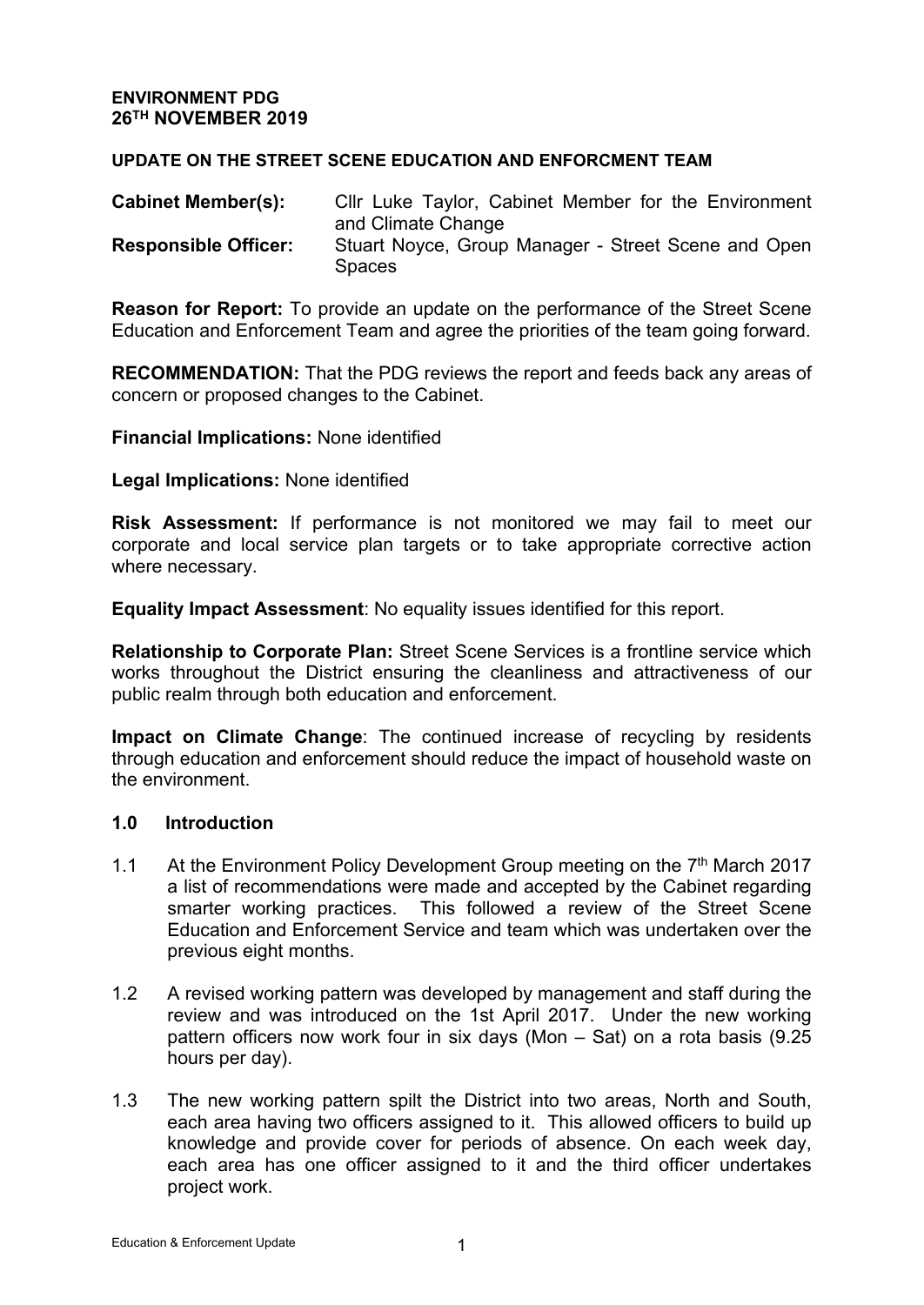1.4 The longer working days gave District Officers the ability to communicate with residents outside of normal office hours. These changes, and a review of processes, reduced the team's resources by 1 FTE and 1 van yet increased performance.

# **2.0 District Officer Activity**

2.1 The duties carried out by the team are outlined below.

Statutory – The authority has a legal duty to undertake this activity. This includes: Stray dogs; Dangerous Dogs; Fly tipping investigations; Abandoned Vehicle Removal.

Mandatory – activity which if not undertaken could lead to a loss of income, service disruption or reputational damage for the authority. This includes: Car Parking Enforcement; Compulsory Recycling; Trade Waste Enforcement; Environmental crime investigation; Travel; HR activities; paperwork;

Discretionary – activity which the authority can choose how much or little it wants to do. This includes: Litter patrols; Dog Fouling Patrols; Cleansing Inspections; microchipping events.

At present the activity for the District Officer Team is monitored by manual timesheets that are submitted by the officers at the end of each week.

At the May 2018 Environment PDG a review of the original allocation of the 300 discretionary annual hours was completed and changed to what is set out in Table 1. The table shows the outcomes from this work.

| <b>Duties</b>                 | Agreed<br>Allocation of<br>Disc. hours | <b>Hours Allocated</b><br>p.a. | Outcomes<br>2018/19 &<br>2019/20 Q1&2              |
|-------------------------------|----------------------------------------|--------------------------------|----------------------------------------------------|
| Compulsory<br>Recycling       | 40% (120<br>hours)                     | 120                            | Stage $1 - 855*$<br>Stage $2 - 40$<br>Stage $3-0$  |
| Cleansing<br>Inspections      | 10% (30<br>hours)                      | 30                             | 95.8% A or B<br>litter<br>95.1% A or B<br>detritus |
| Dog Fouling<br><b>Patrols</b> | 10% (30<br>hours)                      | 30                             | 1 fine issued                                      |
| <b>Litter Patrols</b>         | 40% (120<br>hours)                     | 120                            | 25 fines issued                                    |

Table 1 – Allocation of discretionary hours and outcomes

\*some of these were completed by the Recycling Officer in 2019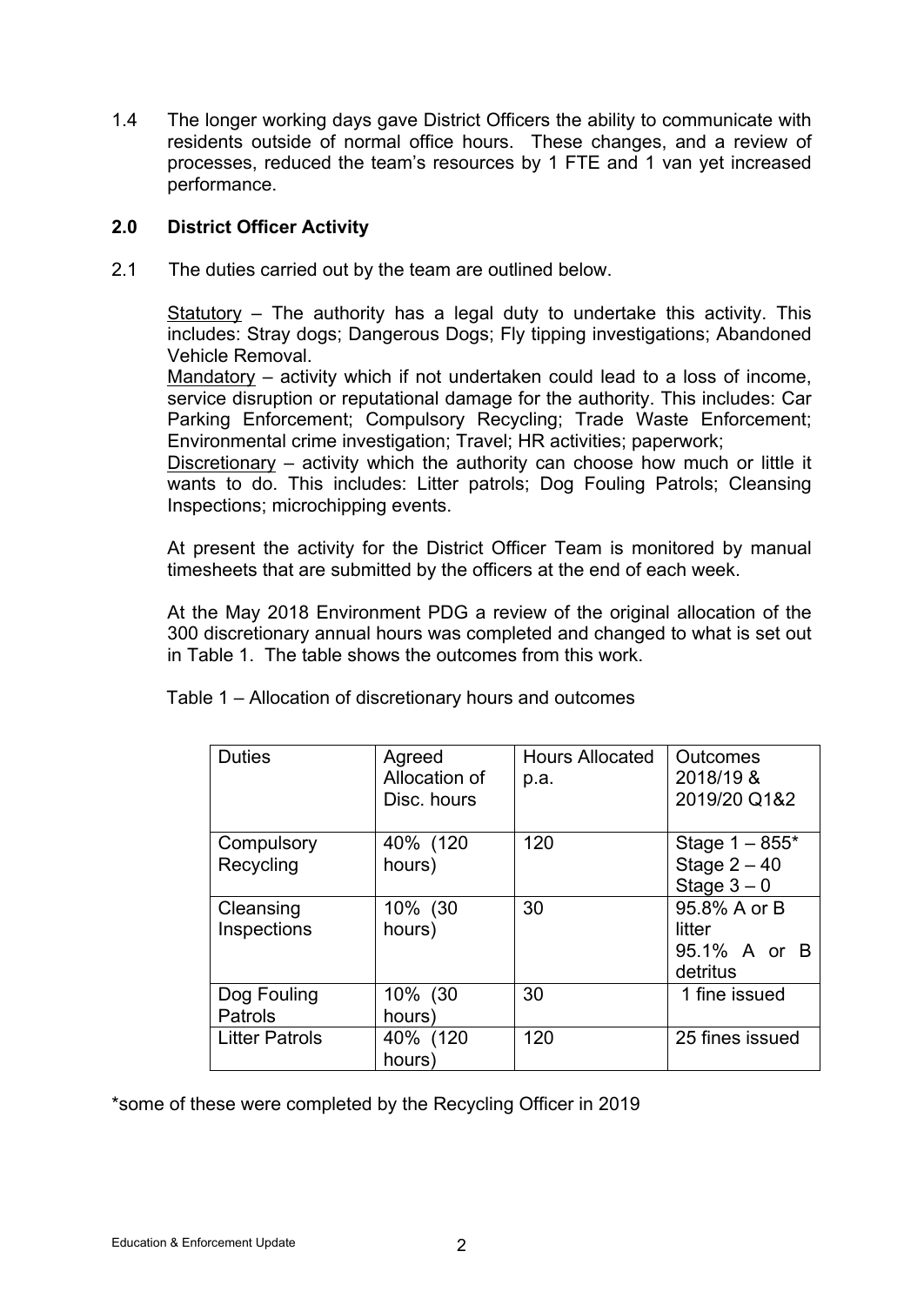### **3.0 Performance Information**

- 3.1 The outcomes of the new ways of working for the team can be seen in Table 1. The total number of PCNs issued (summary in Table 2) in 2018/19 has increased by 26.69% from those recorded in 2016/17 before the changes were implemented. The total number of FPNs issued in 2018/19 were 17 an Increase of 70% from 2016/17.
- 3.2 The investigations into vehicles which have been reported abandoned have increased by 17.05% from 2016/17. This is likely due to the decrease in value for scrap vehicles. This number appears to have decreased again during 2019.

| <b>Month</b>       | <b>PCN's</b><br>2016/17 | <b>FPN's</b><br>2016/17 | Abandoned<br><b>Vehicles</b><br>2016/17 | <b>PCN'S</b> | FPN's<br>2018/19 2018/19 | Abandoned<br><b>Vehicles</b><br>2018/19 | <b>PCN'S</b><br>2019/20 | FPN's<br>2019/20 | <b>Abandoned</b><br><b>Vehicles</b><br>2019/20 |
|--------------------|-------------------------|-------------------------|-----------------------------------------|--------------|--------------------------|-----------------------------------------|-------------------------|------------------|------------------------------------------------|
| April              | 132                     | 1                       | 29                                      | 151          | 3                        | 39                                      | 197                     | $\overline{2}$   | 14                                             |
| May                | 117                     | 1                       | 29                                      | 187          | 1                        | 28                                      | 157                     | $\overline{2}$   | 33                                             |
| June               | 129                     | 0                       | 26                                      | 181          | 3                        | 52                                      | 196                     | $\overline{2}$   | 31                                             |
| <b>Total Q1</b>    | 378                     | $\mathfrak{p}$          | 84                                      | 519          | $\overline{7}$           | 119                                     | 550                     | 6                | 78                                             |
| July               | 175                     | $\mathbf{0}$            | 31                                      | 195          | 1                        | 42                                      | 159                     | $\overline{2}$   | 23                                             |
| August             | 206                     | 0                       | 25                                      | 202          | 1                        | 40                                      | 161                     | $\overline{c}$   | 36                                             |
| September          | 146                     | 1                       | 29                                      | 165          | $\overline{2}$           | 31                                      | 150                     | 0                | 27                                             |
| Total Q2           | 527                     | 1                       | 85                                      | 562          | $\overline{\mathbf{4}}$  | 113                                     | 470                     | 4                | 86                                             |
| October            | 205                     | 0                       | 26                                      | 180          | 1                        | 24                                      |                         |                  |                                                |
| November           | 155                     | 1                       | 38                                      | 204          | $\Omega$                 | 40                                      |                         |                  |                                                |
| December           | 156                     | 3                       | 47                                      | 146          | $\Omega$                 | 35                                      |                         |                  |                                                |
| Total Q3           | 516                     | $\overline{\mathbf{4}}$ | 111                                     | 530          | $\mathbf 1$              | 99                                      |                         |                  |                                                |
| Januarv            | 156                     | 1                       | 14                                      | 256          | 1                        | 28                                      |                         |                  |                                                |
| February           | 130                     | 1                       | 20                                      | 210          | 2                        | 26                                      |                         |                  |                                                |
| March              | 80                      | 1                       | 32                                      | 187          | $\overline{2}$           | 20                                      |                         |                  |                                                |
| <b>Total Q4</b>    | 366                     | 3                       | 66                                      | 653          | 5                        | 74                                      |                         |                  |                                                |
| <b>Grand Total</b> | 1787                    | 10                      | 346                                     | 2264         | 17                       | 405                                     | 1020                    | 10               | 164                                            |

Table 2 - Number of PCNs & FPNs Issued and Abandoned Vehicles Reports Inspected

3.3 A total of 448 Street cleansing inspections were undertaken. The results from the inspections can be seen in Table 3. The inspections have been undertaken following training from Keep Britain Tidy and in-line with the old NI195 methodology. The results show that 95.8% of roads inspected were graded as A or B for litter and 95.1% for detritus. On previous benchmarking this would have put the district in the top quartile. Where the inspections identified areas where there is a higher incidence of litter and detritus (Grade C&D) the operations service has been informed to target resources to these areas.